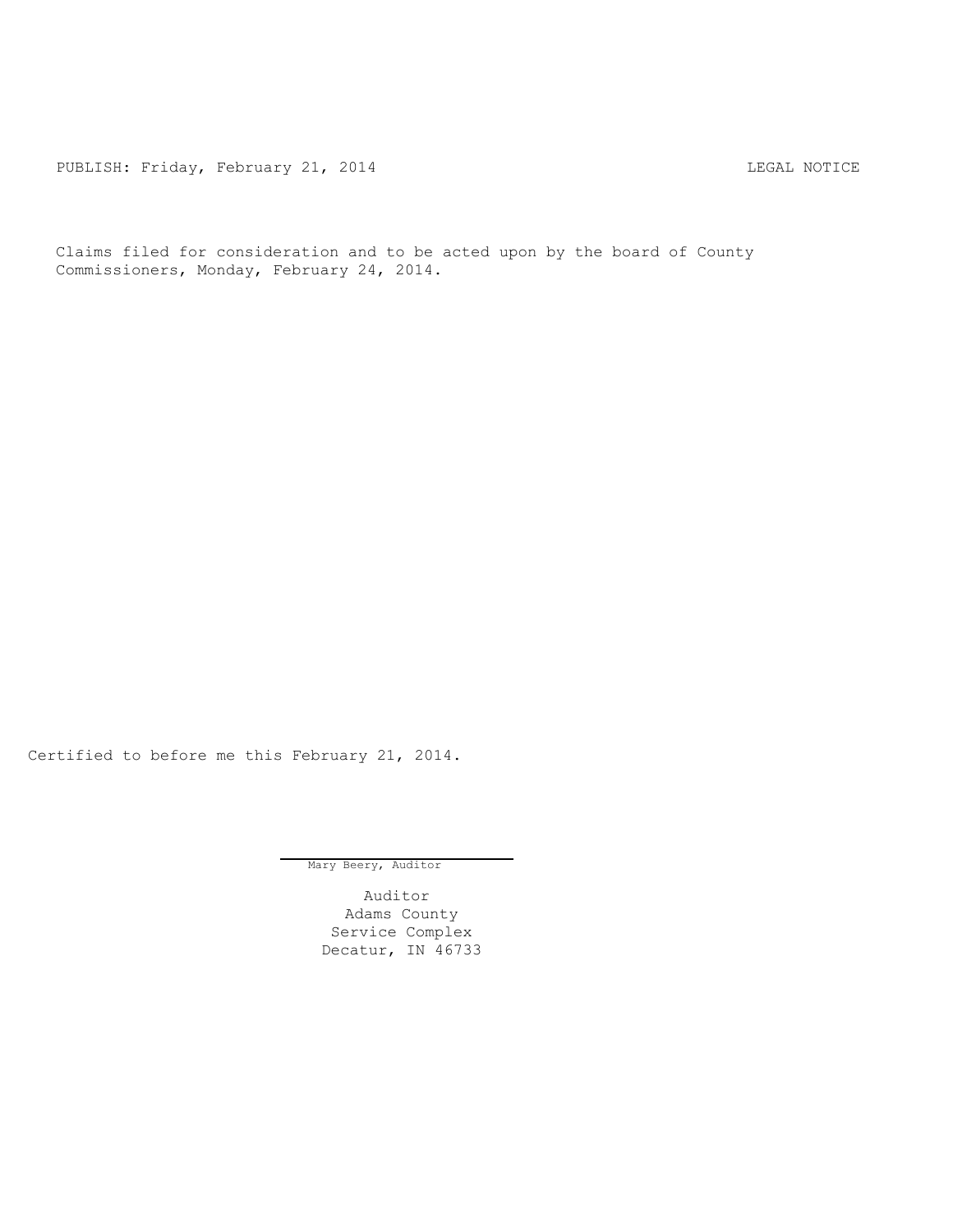

## **Claims Docket for Newspaper Adams County, Indiana**

## For Period: **1/28/2014** to **2/10/2014**

Date Claims to be Paid: **2/24/2014**

*313 W. Jefferson St. Decatur, IN 46733 (219) 724-2600*

| Vendor                               | Amount    | <b>Vendor</b>                            | Amount     |
|--------------------------------------|-----------|------------------------------------------|------------|
| Adams Memorial Hospital              | 209.23    | <b>Adams County Treasurer</b>            | 400,074.94 |
| Indiana Michigan Power               | 10,704.31 | American Wire Rope & Sling               | 2,056.40   |
| Arnold Lumber Co., Inc.              | 42.55     | Berne Tri-Weekly News                    | 33.88      |
| Suburban Propane LP                  | 181.50    | Butler, Fairman, & Seufer                | 1,375.00   |
| <b>Charles Bowers</b>                | 2,333.33  | Chet's Pest Control                      | 120.00     |
| Cintas Location #338                 | 45.00     | City Of Decatur                          | 93.86      |
| Clarke Mosquito Control Products     | 8,914.78  | Decatur True Value                       | 83.81      |
| Computer Systems, Inc.               | 19,318.00 | Courtesy Ford, Inc.                      | 25.80      |
| Craigville Telephone Comp            | 119.00    | Decatur Chamber Of Commerce              | 20.00      |
| Decatur Daily Democrat               | 278.51    | Decatur Postmaster                       | 1,310.00   |
| MAXIMUS Consulting Services, Inc.    | 1,950.00  | Douglas L. Bauman                        | 292.04     |
| Gordon Food Service                  | 3,707.55  | Graybar                                  | 1,519.71   |
| Indiana Stamp Company, Inc.          | 291.50    | Indiana State Police                     | 51.00      |
| K-Mart                               | 11.45     | Lehman Feed Mill                         | 269.50     |
| Mind's Eye Graphics                  | 574.56    | Monroe Water Department                  | 182.65     |
| Moser Motor Sales, Inc.              | 41.15     | Piqua Repair Inc.                        | 1,185.00   |
| Portland Motor Parts, Inc            | 735.95    | Quill Corporation                        | 247.02     |
| Roto-Rooter                          | 75.00     | Selking International                    | 1,278.12   |
| Print Shop                           | 287.86    | Tractor Supply Credit Plan               | 20.00      |
| Wal-Mart / GEMB                      | 253.37    | Welder Services, Inc.                    | 45.72      |
| West Payment Center                  | 484.00    | Witham Toxicology Laboratory             | 40.00      |
| Swiss City Veterinary Clinic         | 185.00    | Schwartz Marathon                        | 60.91      |
| Adams County Automotive Supply, Inc. | 299.94    | Affolder Implement Sales, Inc.           | 738.87     |
| Tom Magnan                           | 20.00     | Adam T. Miller                           | 25.00      |
| Hobart Glosson Food Equipment        | 790.00    | Bailey's Test Strips & Thermometers, LLC | 69.00      |
| Bank Of Geneva                       | 9.00      | Waste Management                         | 334.48     |
| Lehman Auto Sales                    | 153.75    | Mary Beery                               | 102.08     |
| Don Myers Plumbing                   | 131.95    | <b>Boyce Forms Systems</b>               | 294.44     |
| Jackson Oil & Solvents, I            | 6,371.71  | Indiana Recorders Association            | 250.00     |
| W. A. Jones And Son                  | 836.20    | Northern District Clerk's Association    | 80.00      |
| C & P Machine                        | 375.00    | Zurcher's Best-One Tire & Auto Care, Inc | 2,036.41   |
| Tom Magnan/Special Needs             | 43.08     | Kristina Nichols                         | 12.76      |
| Harvest Land Co-op                   | 6,762.27  | Wal-Mart                                 | 18.97      |
| Adams County Truck Repair, Inc.      | 915.24    | Impac                                    | 304.50     |
| <b>Fastenal Company</b>              | 216.00    | Adams County Sheriff's Department        | 151.00     |
| Michael G. Werling                   | 453.75    | Troyer's Market LLC                      | 1,990.59   |
| McKesson Medical - Surgical          | 204.88    | Joseph M. Johnson, III                   | 109.74     |
| Alpine Falls, Inc.                   | 27.96     | Forms Management Group, Inc.             | 429.87     |
| Five Alarm Fire & Safety Equipment   | 425.46    | Deborah A. Schantz                       | 384.45     |
| <b>IVRA</b>                          | 25.00     | Verizon Wireless                         | 65.20      |
| <b>Stationair's Express</b>          | 391.27    | Sheraton Indianapolis Hotel & Suites     | 381.00     |
| SCO Engineering, LLC                 | 6,868.42  | Habegger's Ace Lumber #4488              | 85.95      |
| Schwartz Blacksmith, LLC             | 50.10     | Cintas Location #G64                     | 809.62     |
| American Legion Post #43             | 305.00    | LBH Chemical & Industrial                | 1,013.63   |
| Decatur Ace Hardware                 | 610.60    | Havel                                    | 330.50     |
| Lieberman Technologies               | 3,000.00  | First Response                           | 35.99      |
| <b>MGIA</b>                          | 25.00     | O'Reilly Auto Parts                      | 284.22     |
| Paperless Business Solutions, LLC    | 250.00    | Central Customer Charges                 | 274.22     |